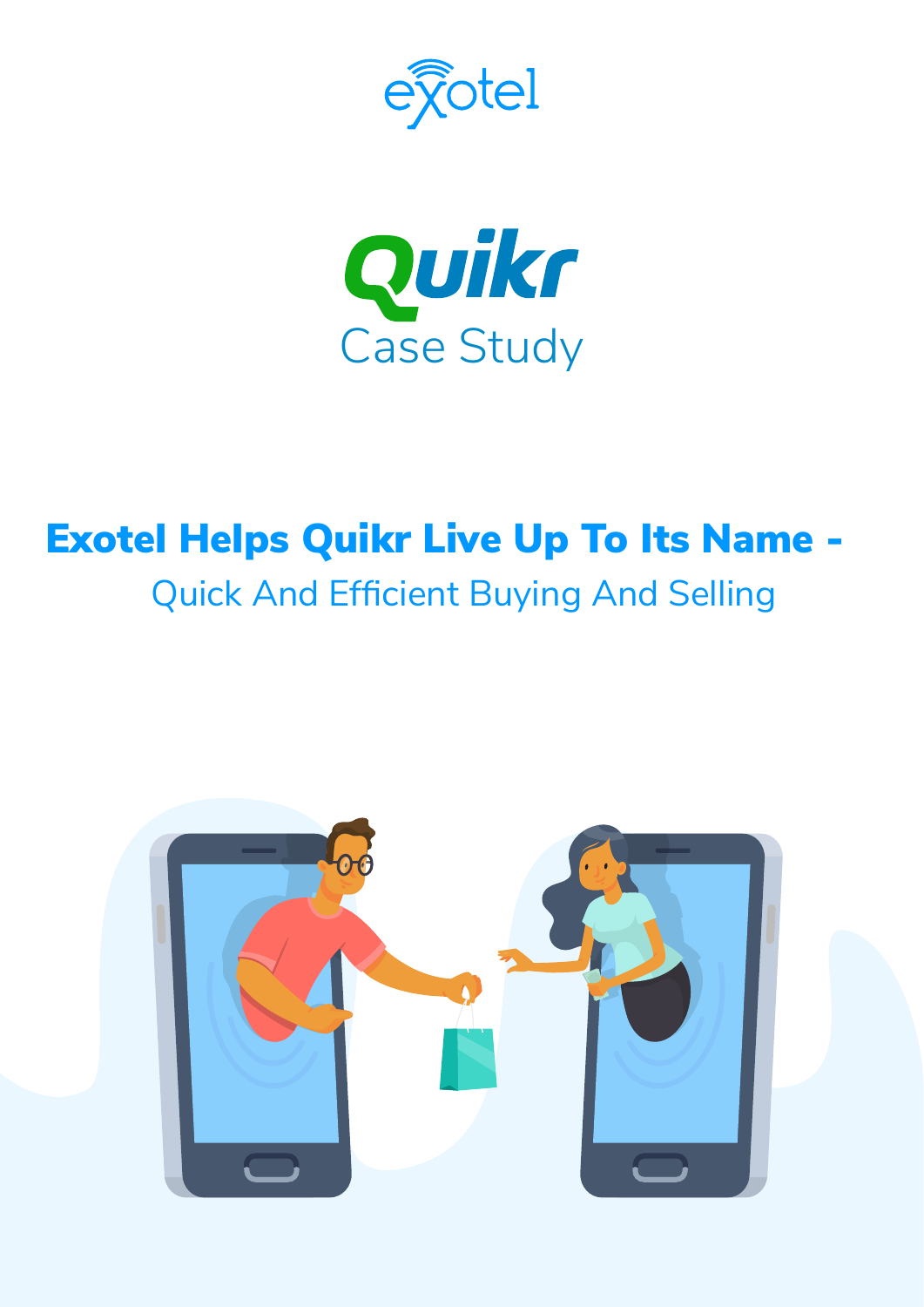#### **Summary**

Online classifieds are growing at a rapid pace in Asia. The revenue in the classifieds segment has reached 9.3 billion USD in 2019. By 2023, the market volume is expected to reach USD 15 billion. The figure indicates that this sector is not only massive but also lucrative.



#### *Quikr- A platform to buy, sell or rent anything that you can think of*

India's leading marketplace, Quikr connects buyers and sellers of goods and services. Headquartered in Bangalore, they operate in 1000 cities across India and accessed by more than 32 million unique users per month. With over 13 categories & 170 sub-categories, Quikr now prides itself in its 4.2 million listings and over 150 million interactions.

With this impressive growth, the need for a secure and scalable communication platform entered the picture. Quikr entrusted Exotel to solve their communication challenges. With a solid background in this domain, Exotel was able to help Quikr connect buyers and sellers effectively.

#### **Quikr's objectives**

Quikr Easy, a sub-division of Quikr has a database of vendors/ service providers who offer all kinds of service like carpenters, at-home salon professionals, drivers etc. The objectives of Quikr Easy and the associated challenges in terms of communication are-

#### **• Secure client- service provider communication**

Quikr wanted to ensure that the customer is not bombarded with calls from irrelevant vendors. They were also on the lookout for a system which allowed the buyer to speak to multiple vendors/ service providers for the best experience possible.

#### **Monetization of their services**

Quikr wanted a communication system that enabled visibility into the leads that were passed on to the service providers. They wanted a communication practice that enabled easy dispute resolution.

#### **Keep customers informed of new services**

Quikr wanted to educate customers of any new services added in their area/city without having to call each of them individually.

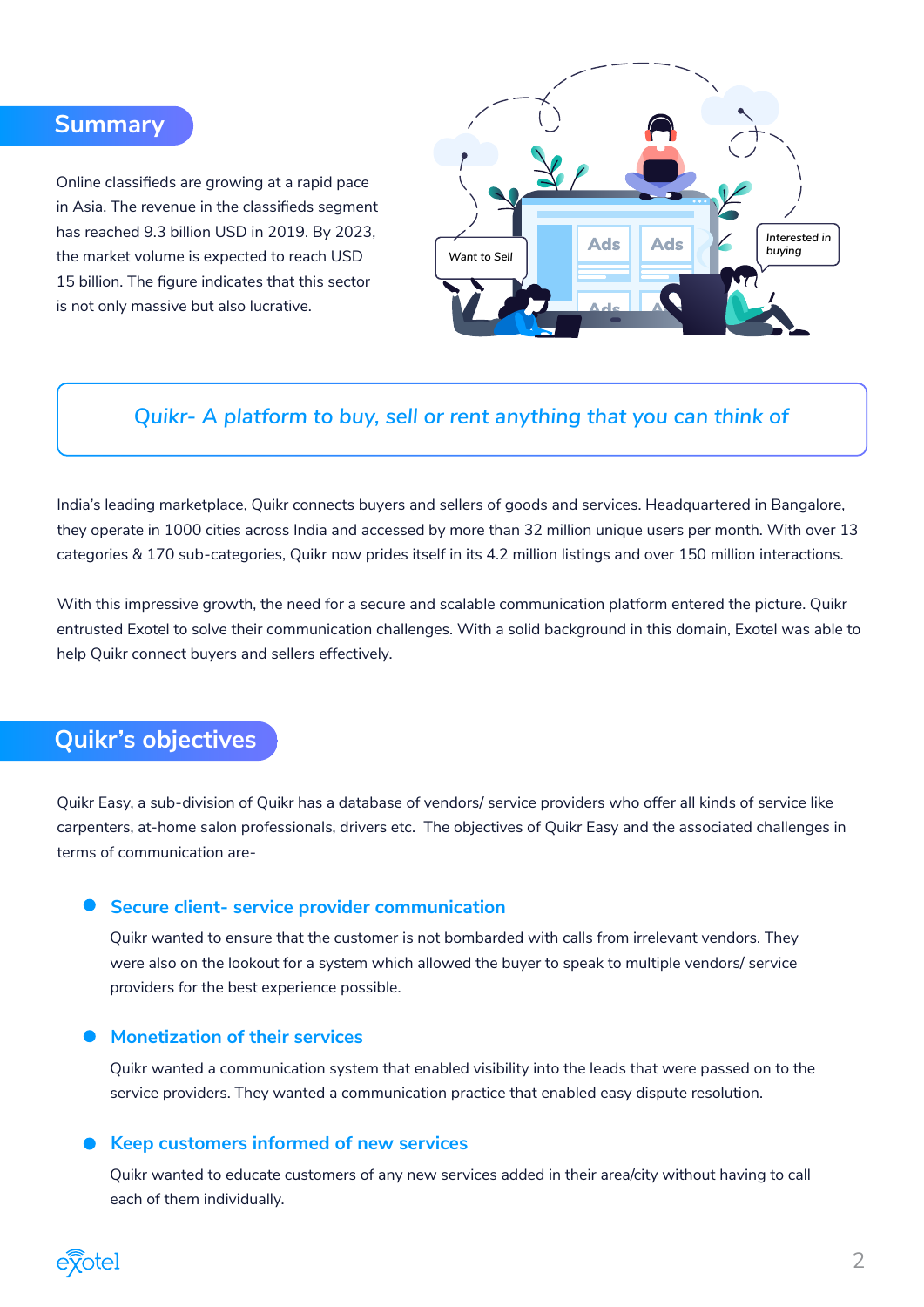## **How Exotel helps Quikr with these challenges**

Quikr has multiple vertices at its disposal, for homes, cars, jobs, etc. Exotel powers Quikr make 2.3 lakh calls per month across all vertices. Besides that, they also provide seamless communication which has helped Quikr scale gradually. Exotel also helps Quikr in this following ways,

- **Connecting potential customers on Quikr to the right vendors for the services they require**  $\bullet$
- **Monetizing Quikr's products based on the analysis of Exotel's call data**
- **Sending SMS alerts to customers about the new services**



**Exotel's cloud telephony is the central technology for this product**

**Praveen Chandran** Product Head, Quikr Services, Quikr

## **How it works**

L L

When a potential buyer logs in a request on the Quikr services app, they're connected with the appropriate vendors. Here's how this happens:

- Exotel first calls up the relevant vendor. The vendor can either choose to reject or accept the call based on the details provided by the client beforehand. If the vendor accepts the call, they can talk to the client.
- After the client finishes talking to vendor 1, Quikr checks with them if they'd like to speak to more vendors. If the buyer says yes, Exotel connects them to 4-5 more relevant vendors.

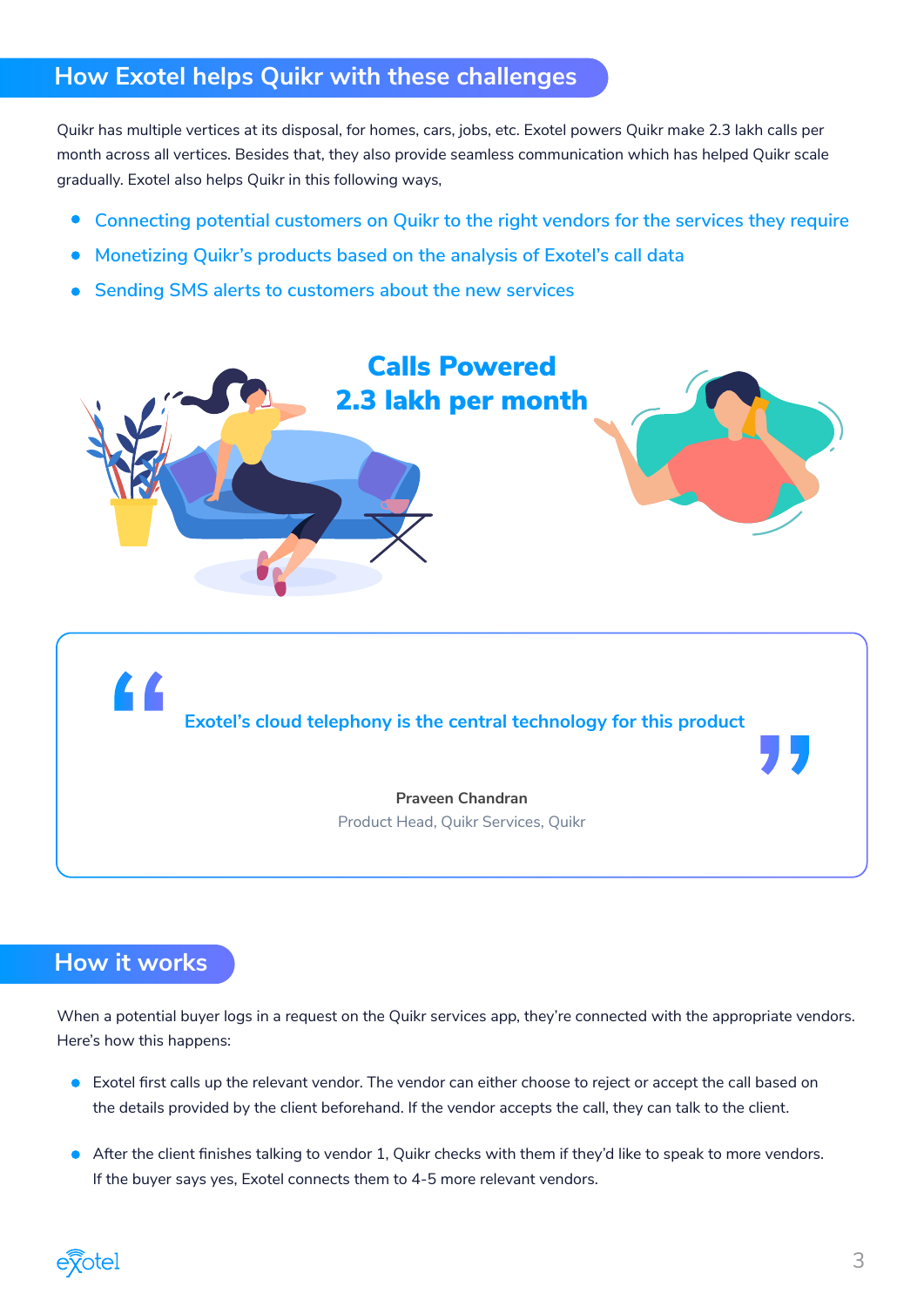

# **Exotel checks all the boxes of Quikr's objectives**

## **Secure buyer-vendor communication**

- Since the calls are connected via Exotel, the buyer can speak to as many vendors as they'd like to without  $\bullet$ revealing their phone number. Privacy, check!
- $\bullet$ The buyer also can pick the correct vendor without being bombarded endlessly with calls!

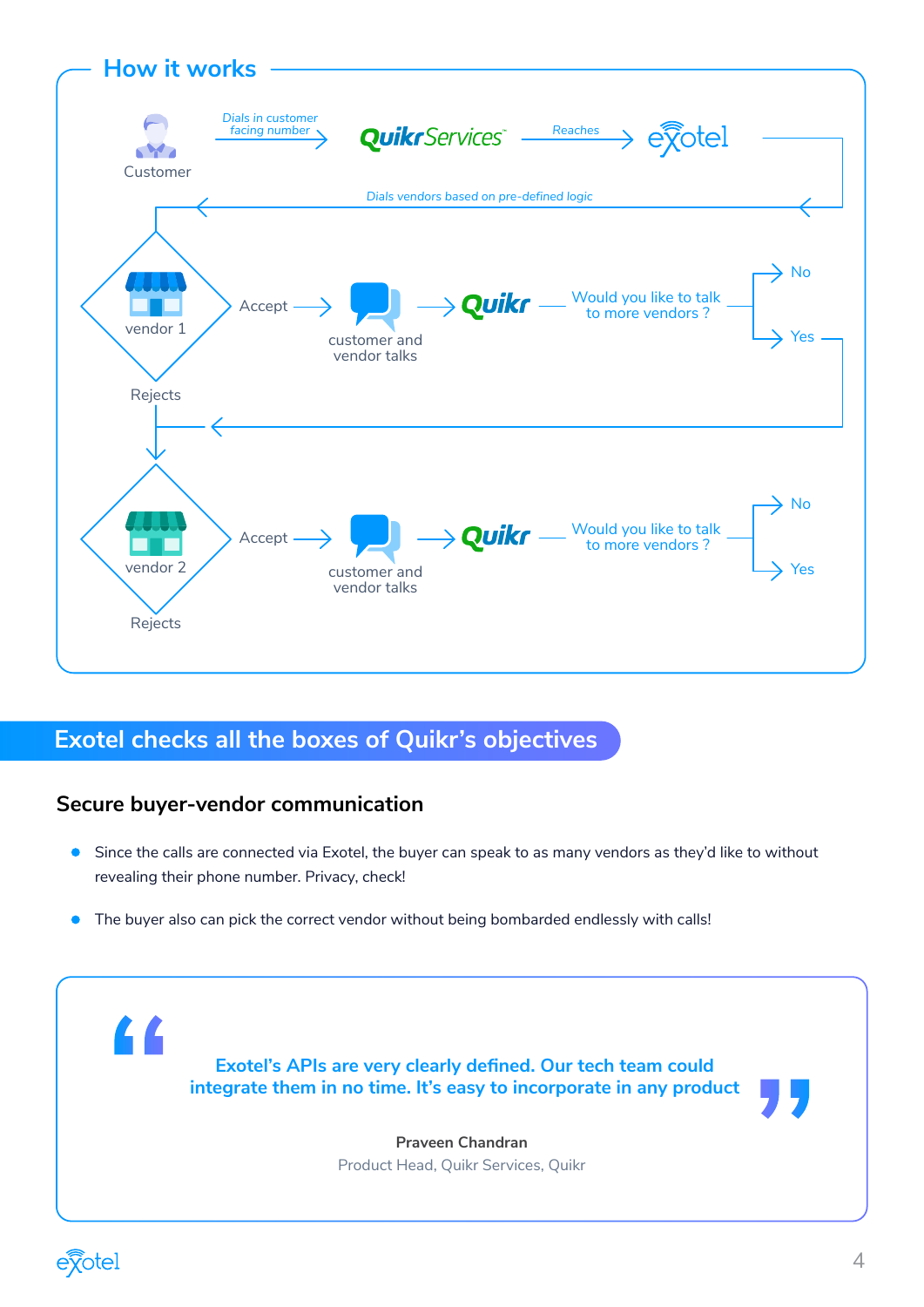## **Monetizing the services**

As soon as a call is completed, Exotel sends Quikr all the relevant call data. Quikr now analyses information like if the call was answered, what was the duration of the call, etc to monetize Quikr services.

#### **Charging vendors:**

If the call lasts less than 30 seconds, Quikr does not charge the vendor for the lead since the call did not last long enough to have a tangible outcome.

#### **Analyze data to improve services:**

Quikr analyses data for various other reasons such as determining how many service providers does a customer speak to on an average, what is the proportion of service providers that answer the calls, what the general problem areas are and so on for an informed decision making to better their services.

**So, say for instance a group of service providers are not answering calls, we send the data to our ops team to help figure out a solution and possibly educate the service providers**

#### **Praveen Chandran** Product Head, Quikr Services, Quikr

#### **SMS blast for new service alerts**

Each time Quikr adds a new service in a particular city, they send an SMS blast to their customers in that city, alerting them about the new service.

## **Key Outcome**

#### **The ability to connect vendors & customers efficiently**

With Exotel, Quikr is able to reach a great level of efficiency. Earlier, Quikr would reach out to customers via their call center. They would take the requirements on call and then reach out to service providers which involved manual intervention to a great extent.